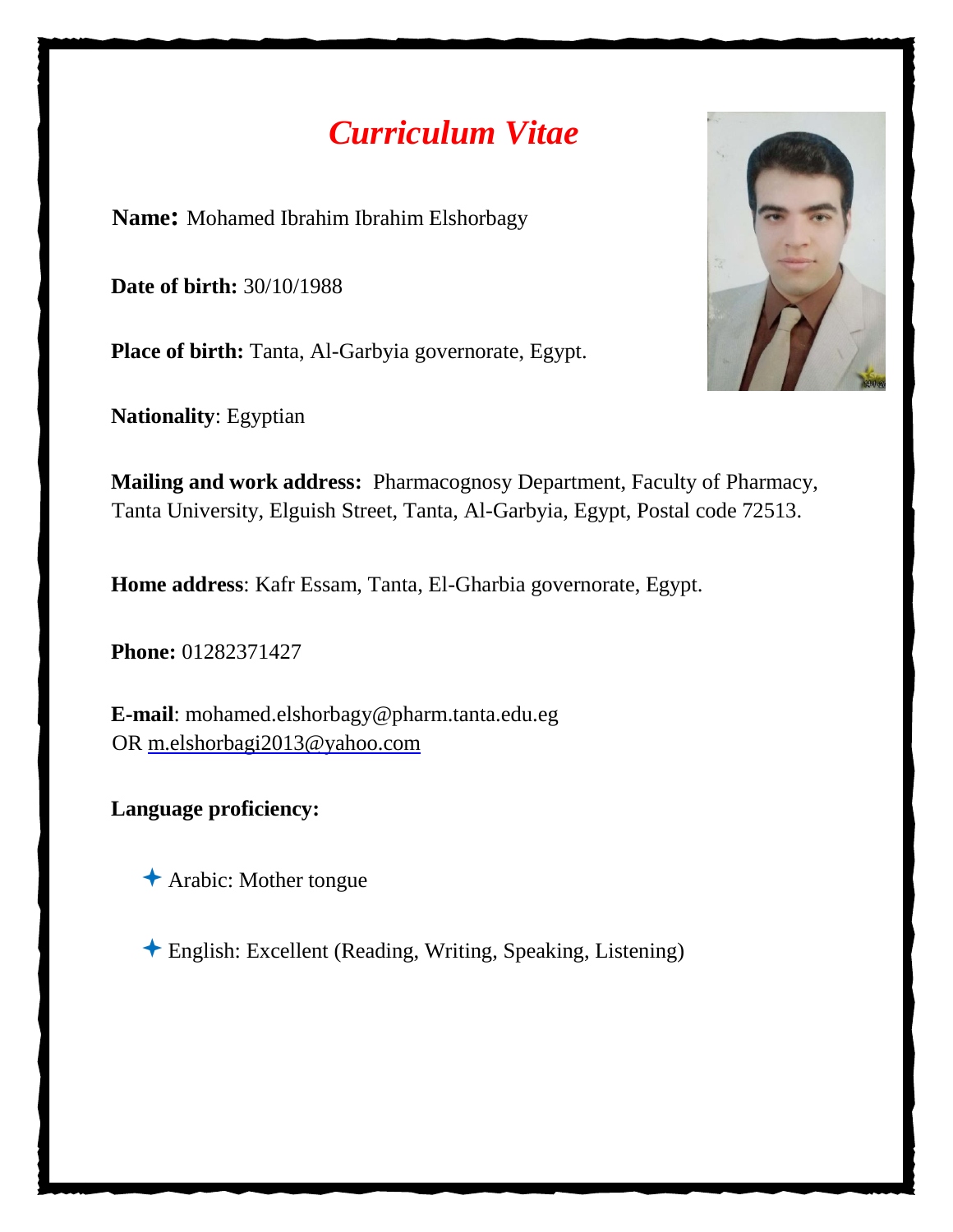## **Education:**

- May 2011; B.Sc Pharmaceutical Sciences; Faculty of Pharmacy, Tant University, Egypt.
- Graduated with general grade of excellent with honor.

## **Professional capabilities:**

**Communication skills in designing & delivering seminars as a part of many** courses including the health care administration, drug design and drug information.

### **Skills:**

- Good command of computer sciences, having ICDL certificate.
- $\triangle$  Good reading, writing & speaking of English language.

#### **Work experience:**

- $\triangle$  (March 2010 October 2015): A teaching assistant at Department of Pharmacognosy, Faculty of Pharmacy, Tanta University.
- Reasonable experience in UV/Visible Spectroscopy and different electrochemical techniques. Good theoretical background in MS, NMR.
- Reasonable experience in teaching practical courses in classes and tutorials.